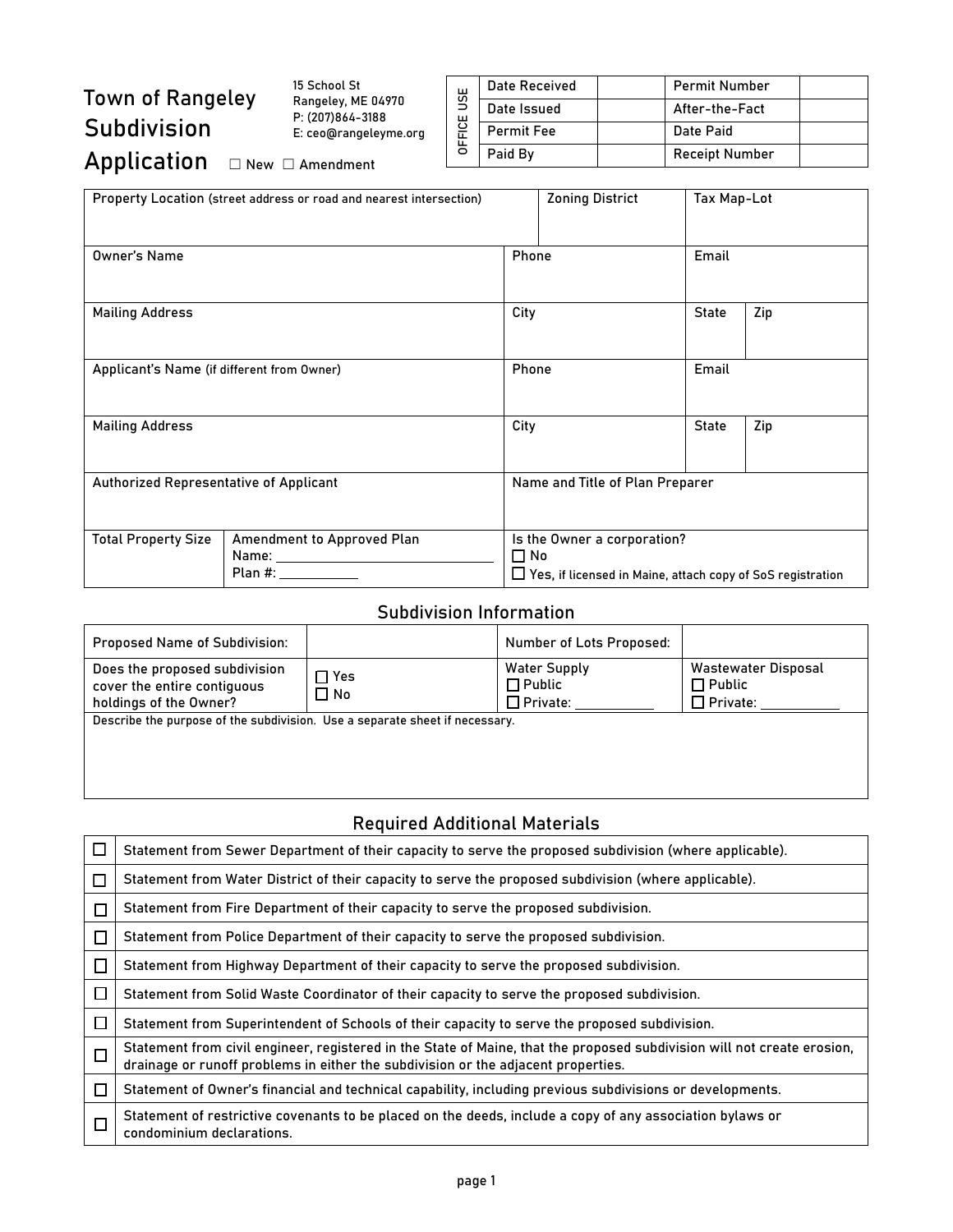#### Subdivision Plan

Submit six (6) copies of the Preliminary Plan with the application for the proposed subdivision. A copy of the plan(s), which may be reduced to a size of 8 ½ by 11 inches, and all accompanying information shall be provided to each Board member, Code Enforcement Officer, and each party to provide a required statement (noted on page 1) no less than seven (7) days prior to the meeting.

Within one (1) year from the date of approval of the Preliminary Plan, submit the original and six (6) copies of the Final Plan to the Board at a regularly scheduled meeting. A copy of the plan(s), which may be reduced to a size of 8 ½ by 11 inches shall be provided to each Board member no less than seven (7) days before the meeting. There shall be no substantial changes between the approved Preliminary Plan and the Final Plan, aside from those requested by the Planning Board.

As required by Section 33.3.4 of the Rangeley Town Code, "The Subdivision Plan shall be a map of the tract to be subdivided, certified by a Registered Land Surveyor and tied to established reference points. The plan shall not be less than 18" by 24" and shall be drawn to a scale of 1" equals not more than 100'." The following checklist may be utilized in the development of the subdivision plan.

| Pre-Plan              | Required                                                                                                                                                                                                                                                            | <b>Final Plan</b> |
|-----------------------|---------------------------------------------------------------------------------------------------------------------------------------------------------------------------------------------------------------------------------------------------------------------|-------------------|
| $\Box$                | Name of proposed subdivision; location of subdivision; name of subdivider; and signature and<br>embossed seal of Registered Land Surveyor.                                                                                                                          |                   |
| $\Box$                | Lot Numbers.                                                                                                                                                                                                                                                        | □                 |
| □                     | Date, north point, and graphic map scale.                                                                                                                                                                                                                           | □                 |
| $\Box$                | Proposed lot lines with approximate dimensions and lot areas and total area of land to be<br>subdivided with the building lot/setbacks, including driveways, and building envelopes to be<br>outlined with GPS coordinates.                                         | П                 |
| Π∗                    | Proposed lot lines with dimensions, bearing, defection angles, radii, and central angles<br>sufficient to reproduce any line on the ground and lot areas and total area of land to be<br>subdivided.                                                                | $\perp$           |
| □                     | Location of temporary markers to enable to Board to locate each lot readily and appraise the<br>basic lot layout in the field.                                                                                                                                      | ⊡*                |
| □                     | Location of permanent markers, both natural and man-made.                                                                                                                                                                                                           | □                 |
| $\Box$                | Location of all parcels to be dedicated to public use and the conditions of such dedication.                                                                                                                                                                        | □                 |
| $\Box$                | If a condominium, the location of contemplated improvements shall be labeled, must be built<br>and need not be built.                                                                                                                                               | □                 |
| $\Box$                | Names of abutting property owners and subdivisions. Reference to recorded subdivision plans<br>of adjoining lands by book and page number.                                                                                                                          | $\Box$            |
| $\Box$                | Location of freshwater wetlands.                                                                                                                                                                                                                                    | □                 |
| □                     | That two soil analyses/test pits be obtained from separate locations to ascertain that the soil<br>adjacent to the building envelope will support the installation of a septic system and to provide<br>a second site in the event that the first site should fail. | П                 |
| $\Box$                | Location and size of existing buildings.                                                                                                                                                                                                                            | □                 |
| $\overline{\Box}{}^*$ | Suggested location of buildings, subsurface sewage disposal systems and wells.                                                                                                                                                                                      | $\Box^*$          |
| □                     | Location of all natural features or site elements to be preserved.                                                                                                                                                                                                  | $\Box$            |
| $\Box$                | Location of any existing watercourses and other essential existing physical features.                                                                                                                                                                               | □                 |
| $\Box$                | Location and size of any existing sewers and water mains and other utilities; location and size<br>of culverts and drains.                                                                                                                                          | □                 |
| □                     | Location, names, and widths of existing and proposed streets, highways, easements, and<br>rights-of-way.                                                                                                                                                            | □                 |
| □                     | Plan profiles and cross-sections for roadways, sidewalks, and storm drainage facilities.                                                                                                                                                                            | □                 |
| $\Box$                | A soil erosion and sediment control plan for construction and for permanent control.**                                                                                                                                                                              | □                 |
| $\Box$                | Contour lines at 20 foot intervals (or other interval as specified by the Planning Board).                                                                                                                                                                          | □                 |
| $\Box$                | Proposed uses of property.**                                                                                                                                                                                                                                        | □                 |
| $\Box$                | Suitable space to record on the approved plan the date and conditions of approval, if any,<br>(example within Subdivision Review ordinances).                                                                                                                       | $\Box$            |
| □                     | That a sample deed be provided to the Town with terms, covenants, and restrictions<br>attached.**                                                                                                                                                                   | $\Box$            |
| $\Box$                | That the location of sewer, water, telephone, and power be provided to the lots and any<br>necessary infrastructure provided.                                                                                                                                       | □                 |